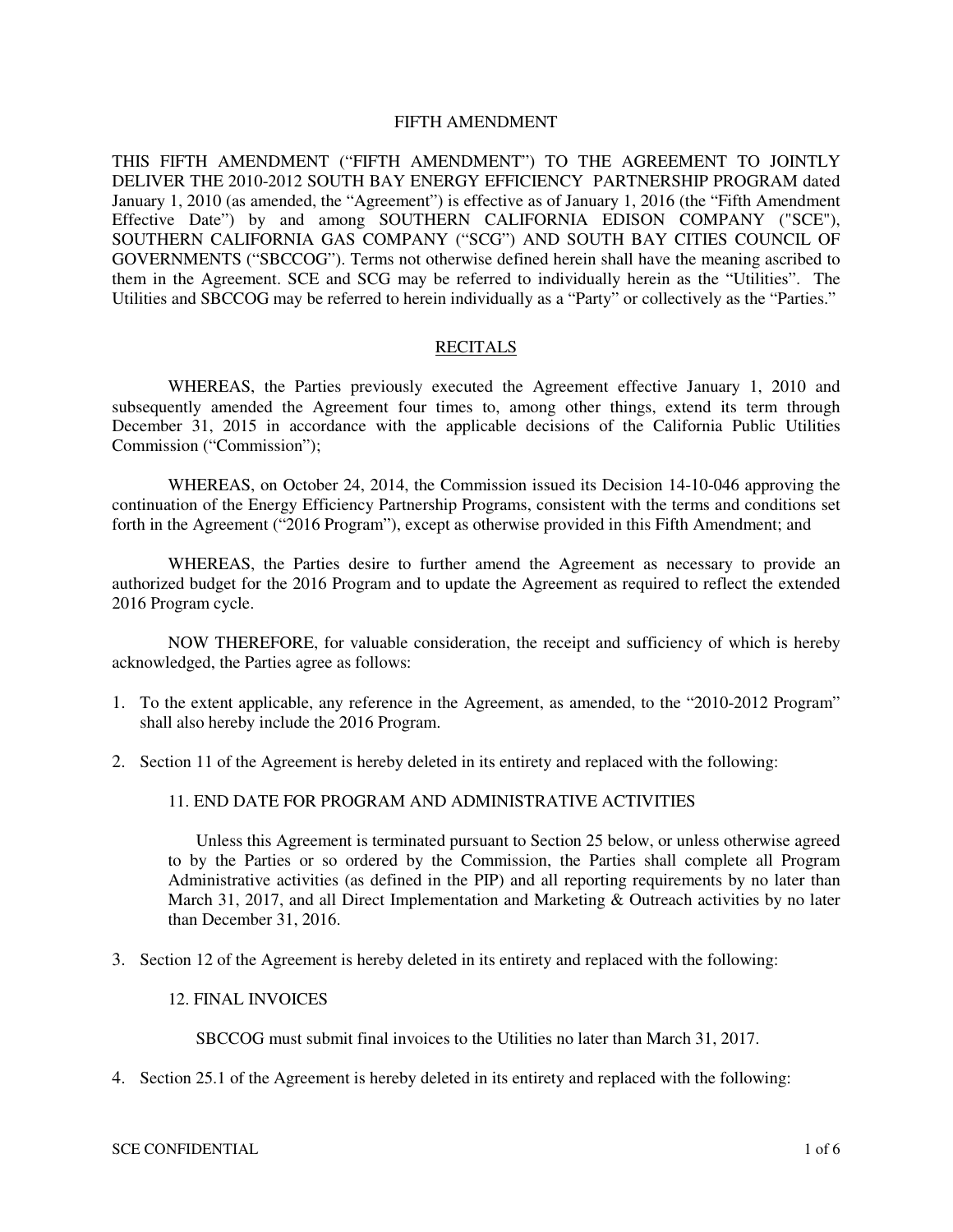25.1 Term. This Agreement shall be effective as of the Effective Date. Subject to Section 37, the Agreement shall continue in effect until June 30, 2017 unless otherwise terminated in accordance with this Agreement, as amended.

- 5. Exhibit B-1 (SOUTHERN CALIFORNIA EDISON COMPANY 2013-2015 GOALS & SBCCOG BUDGET FOR SBCCOG) and Exhibit B-2 (SOUTHERN CALIFORNIA GAS COMPANY 2013-2015 GOALS & SBCCOG BUDGET for SBCCOG) of the Agreement are hereby deleted in their entirety and replaced with the version of Exhibit B-1 (SOUTHERN CALIFORNIA EDISON COMPANY 2016 GOALS & SBCCOG BUDGET FOR SBCCOG) and Exhibit B-2 (SOUTHERN CALIFORNIA GAS COMPANY 2016 GOALS & SBCCOG BUDGET for SBCCOG) attached to this Fifth Amendment, which attached versions are incorporated herein by reference and made a part of the Agreement.
- 6. Section 26 of the Agreement is hereby deleted in its entirety and replaced with the following:

## 26. WRITTEN NOTICES

Any written notice, demand or request required or authorized in connection with this Agreement, shall be deemed properly given if delivered in person or sent by facsimile, nationally recognized overnight courier, or first class mail, postage prepaid, to the address specified below, or to another address specified in writing by a Party as follows:

SBCCOG Jacki Bacharach Executive Director 20285 S. Western Ave, Suite 100 Torrance, CA 90501 jacki@southbaycities.org

SCE: Southern California Edison Company Scot Mann, Program Manager 1515 Walnut Grove Avenue Rosemead, CA 91770 Scot.mann@sce.com

SCG:

Southern California Gas Company Ann Teall, Program Manager 555 W. Fifth Street, GT20B4 Los Angeles, CA 90013 ateall@semprautilities.com

Notices shall be deemed received (a) if personally or hand-delivered, upon the date of delivery to the address of the person to receive such notice if delivered before 5:00 p.m. PST (or PDT, as applicable), or otherwise on the Business Day following personal delivery; (b) if mailed, three (3) Business Days after the date the notice is postmarked; (c) if by facsimile, upon electronic confirmation of transmission, followed by telephone notification of transmission by the noticing Party; (d) if by email, followed by telephone confirmation or (e) if by overnight courier, on the Business Day following delivery to the overnight courier within the time limits set by that courier for next-day delivery.

7. This Fifth Amendment may be executed in one or more counterparts and delivered by electronic means, each of which shall be deemed to be an original, but all of which together shall be deemed to be one and the same instrument.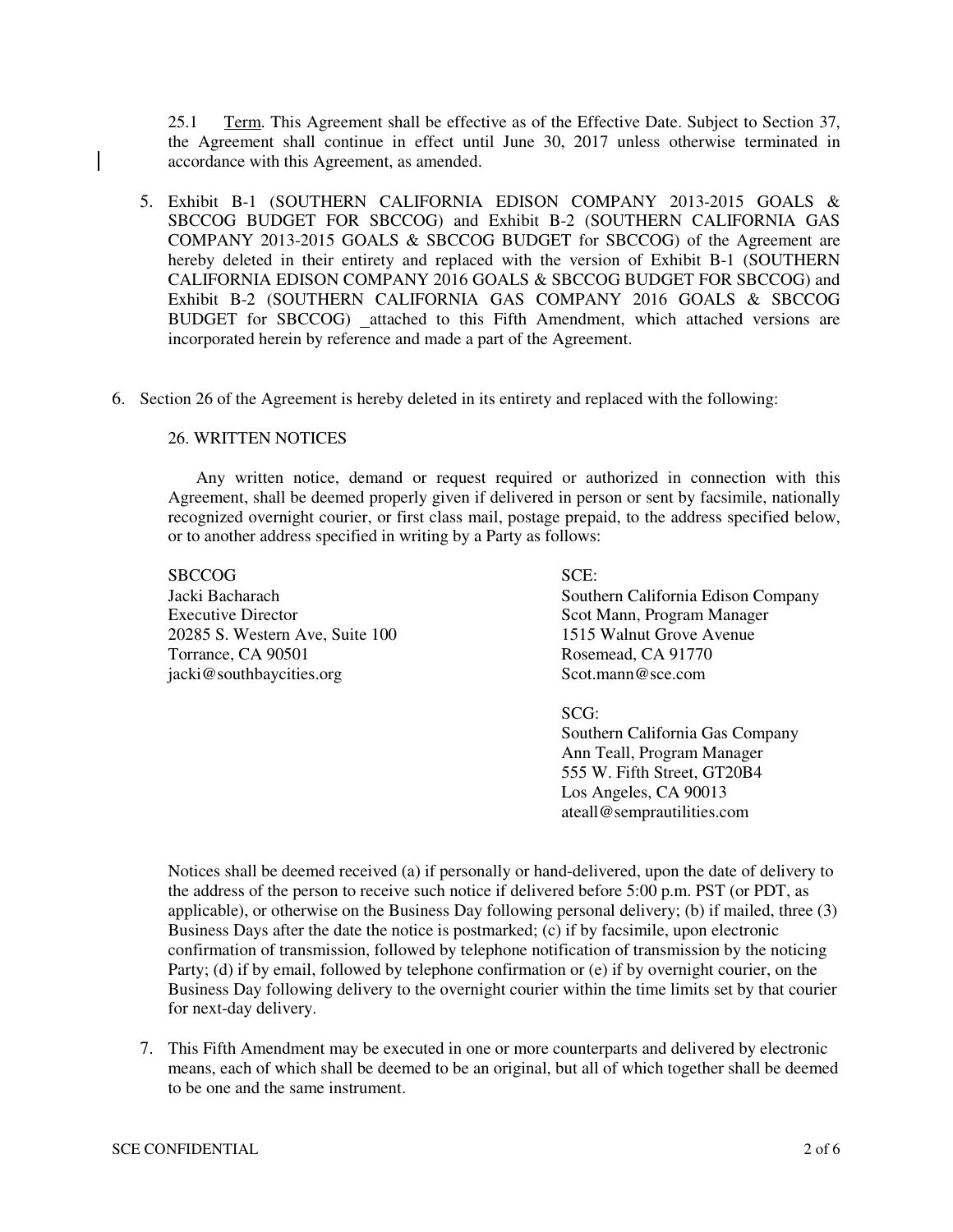8. General. From and after the Fifth Amendment Effective Date, any reference to the Agreement contained in any notice, request, certificate or other instrument, document or agreement shall be deemed to mean the Agreement, as amended by any prior amendments to the Agreement, and this Fifth Amendment. In the event of any conflict between the Agreement, as amended, and this Fifth Amendment, this Fifth Amendment shall prevail. All remaining provisions of the Agreement shall remain unchanged and in full force and effect. Each party is fully responsible for ensuring that the person signing this Fifth Amendment on that party's behalf has the requisite legal authority to do so.

# [SIGNATURES FOLLOW ON NEXT PAGE]